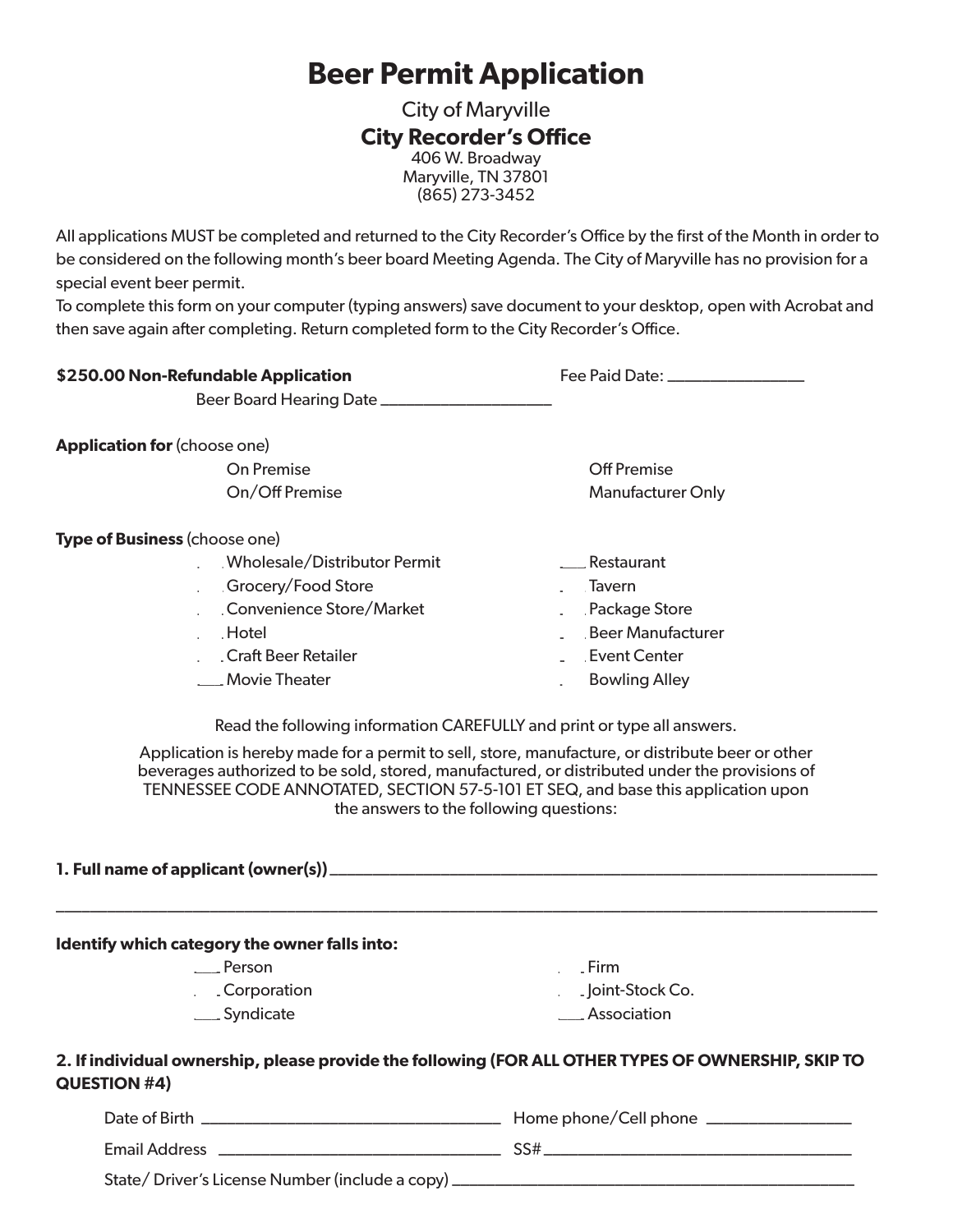|                                                      | 3. Has the owner of the business had a beer permit revoked, suspended, or denied in the State of            |
|------------------------------------------------------|-------------------------------------------------------------------------------------------------------------|
|                                                      |                                                                                                             |
| <b>business</b> (attach additional paper if needed): | 4. Complete the following information for all owners having at least 5% ownership in said                   |
|                                                      |                                                                                                             |
|                                                      |                                                                                                             |
|                                                      |                                                                                                             |
|                                                      |                                                                                                             |
|                                                      |                                                                                                             |
|                                                      | Have you ever been issued a beer permit in any state? ____ If yes, please specify state and the name of the |
|                                                      |                                                                                                             |
|                                                      | Have you ever had a beer permit revoked, suspended, or denied?<br>If yes, please specify as to the          |
|                                                      |                                                                                                             |
|                                                      |                                                                                                             |
|                                                      |                                                                                                             |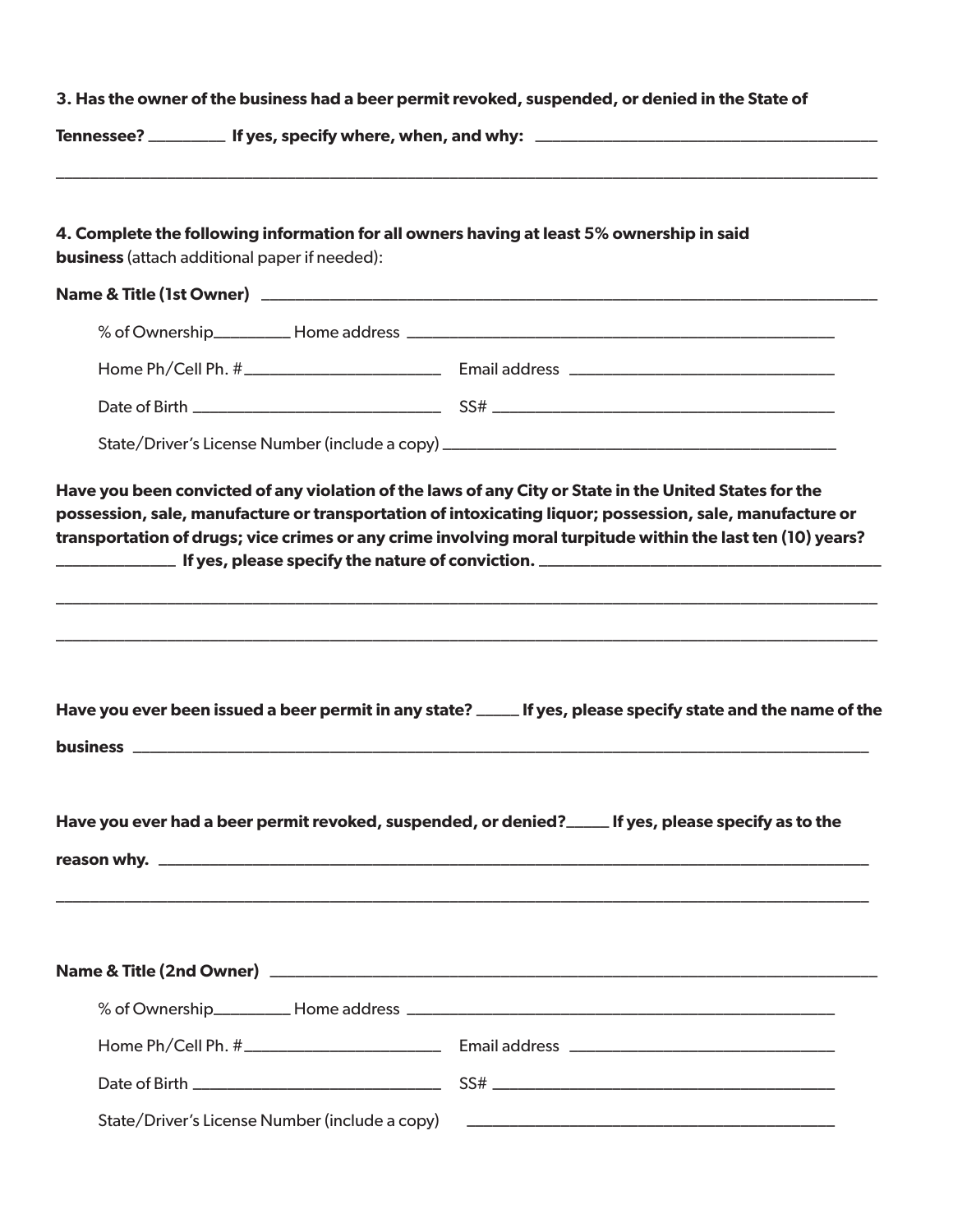**Have you been convicted of any violation of the Laws of any City or State in the United States for the possession, sale, manufacture or transportation of intoxicating liquor; possession, sale, manufacture or transportation of drugs; vice crimes or any crime involving moral turpitude within the last ten (10) years?** \_\_\_\_\_\_\_\_\_\_\_\_\_\_ **If yes, please specify the nature of conviction.** \_\_\_\_\_\_\_\_\_\_\_\_\_\_\_\_\_\_\_\_\_\_\_\_\_\_\_\_\_\_\_\_\_\_\_\_\_\_\_

| Have you ever been issued a beer permit in any state? _____ If yes, please specify state and the name of the                                                                                                                                                                                                                                   |
|------------------------------------------------------------------------------------------------------------------------------------------------------------------------------------------------------------------------------------------------------------------------------------------------------------------------------------------------|
|                                                                                                                                                                                                                                                                                                                                                |
| Have you ever had a beer permit revoked, suspended, or denied?_____ If yes, please specify as to the                                                                                                                                                                                                                                           |
|                                                                                                                                                                                                                                                                                                                                                |
| PLEASE NOTE: Maryville City Beer Permit must be in the same name as shown on Business License, Tennes-<br>see State Sales Tax Certificate and Business Sign. All documents must be filed under the same name.                                                                                                                                  |
|                                                                                                                                                                                                                                                                                                                                                |
|                                                                                                                                                                                                                                                                                                                                                |
|                                                                                                                                                                                                                                                                                                                                                |
|                                                                                                                                                                                                                                                                                                                                                |
|                                                                                                                                                                                                                                                                                                                                                |
| 10. Will the permit be used to operate two or more restaurants or other businesses under the same permit<br>as allowed by Section 57-5-103(a)(4) within the same building? ______ If so, specify number of businesses<br>_______. List names of businesses/restaurants and describe their locations.                                           |
|                                                                                                                                                                                                                                                                                                                                                |
| SPECIAL NOTE: If the owner of the business property is different than the applicant on this application, the City of<br>Maryville requires a copy of the current lease of the premises and a written statement from the property owner, signed<br>and notarized, giving the applicant permission to sell or serve beer/alcohol on the premise. |

\_\_\_\_\_\_\_\_\_\_\_\_\_\_\_\_\_\_\_\_\_\_\_\_\_\_\_\_\_\_\_\_\_\_\_\_\_\_\_\_\_\_\_\_\_\_\_\_\_\_\_\_\_\_\_\_\_\_\_\_\_\_\_\_\_\_\_\_\_\_\_\_\_\_\_\_\_\_\_\_\_\_\_\_\_\_\_\_\_\_\_\_\_\_\_\_

**11. Name and address of property owner, if different than business owner** \_\_\_\_\_\_\_\_\_\_\_\_\_\_\_\_\_\_\_\_\_\_\_\_\_\_\_\_\_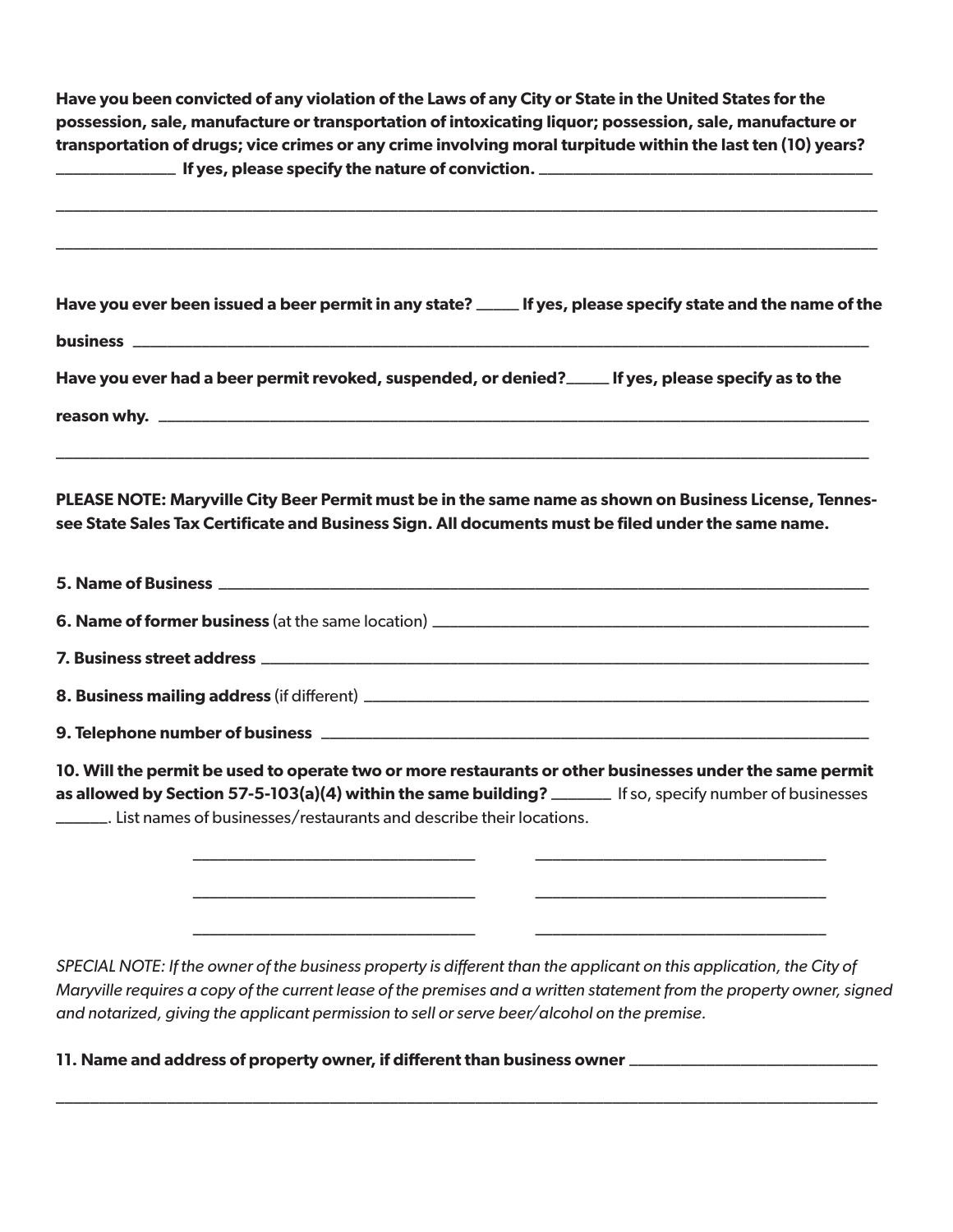## **12. Provide the following information regarding the resident manager:**

\_\_\_\_\_\_\_\_\_\_\_\_\_\_\_\_\_\_\_\_\_\_\_\_\_\_\_\_\_\_\_\_\_\_\_\_\_\_\_\_\_\_\_\_\_\_\_\_\_\_\_\_\_\_\_\_\_\_\_\_\_\_\_\_\_\_\_\_\_\_\_\_\_\_\_\_\_\_\_\_\_\_\_\_\_\_\_\_\_\_\_\_\_\_\_\_

\_\_\_\_\_\_\_\_\_\_\_\_\_\_\_\_\_\_\_\_\_\_\_\_\_\_\_\_\_\_\_\_\_\_\_\_\_\_\_\_\_\_\_\_\_\_\_\_\_\_\_\_\_\_\_\_\_\_\_\_\_\_\_\_\_\_\_\_\_\_\_\_\_\_\_\_\_\_\_\_\_\_\_\_\_\_\_\_\_\_\_\_\_\_\_\_

\_\_\_\_\_\_\_\_\_\_\_\_\_\_\_\_\_\_\_\_\_\_\_\_\_\_\_\_\_\_\_\_\_\_\_\_\_\_\_\_\_\_\_\_\_\_\_\_\_\_\_\_\_\_\_\_\_\_\_\_\_\_\_\_\_\_\_\_\_\_\_\_\_\_\_\_\_\_\_\_\_\_\_\_\_\_\_\_\_\_\_\_\_\_\_\_

**13. List the name and address of the church (or place of worship) nearest to the business.**

**14. List the name and address of the school or daycare nearest to the business.** 

**15. Provide the Tennessee Sales Tax Number for the business at this location.**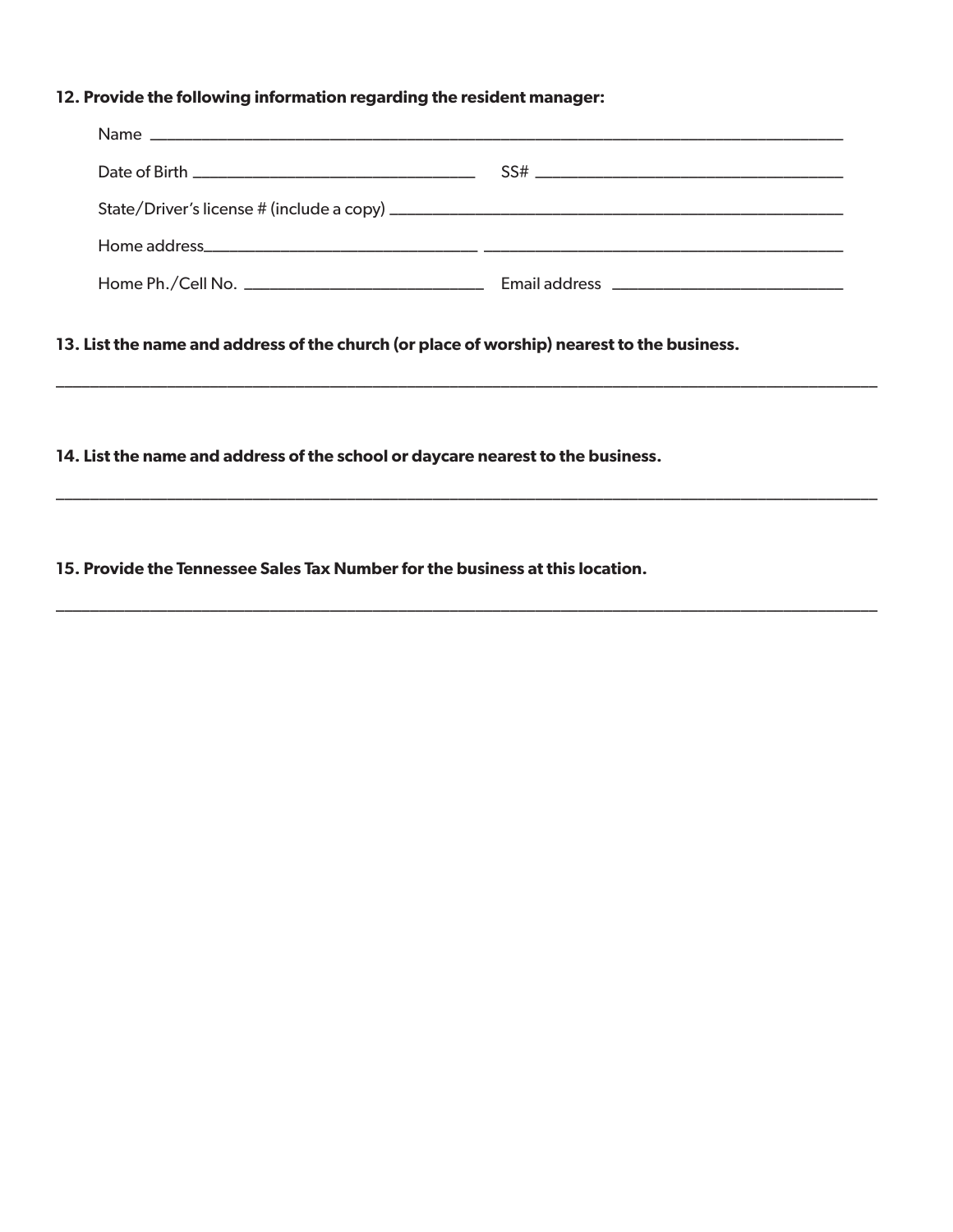**I am knowledgeable of the laws prohibiting the sale of beer to minors. I hereby certify that no person having at least a 5% ownership interest, nor any person to be employed in the distribution or sale of beer in my establishment has been convicted of any violation of the beer or alcoholic beverage laws or any crime involving moral turpitude within the past 10 years.** 

**(NOTICE: Each and every owner/applicant with a 5% ownership interest is required to sign application on separate signature pages.)**

#### **I HEREBY SWEAR OR AFFIRM THAT THE INFORMATION IN THIS APPLICATION IS TRUE AND COMPLETE.**

|                      | Signature of Applicant/Owner (or Authorized Corporate Officer) |                                                                                              |
|----------------------|----------------------------------------------------------------|----------------------------------------------------------------------------------------------|
|                      |                                                                | Sworn to and subscribed before me this _____ day of _____________________________, 20 _____. |
|                      |                                                                |                                                                                              |
|                      | Beer Board upon the forgoing application:                      |                                                                                              |
|                      |                                                                |                                                                                              |
| <b>MAYOR</b>         |                                                                |                                                                                              |
| APPROVED AS TO FORM: |                                                                |                                                                                              |
|                      |                                                                |                                                                                              |
| <b>CITY ATTORNEY</b> |                                                                |                                                                                              |
| ATTEST:              |                                                                |                                                                                              |
| <b>CITY RECORDER</b> |                                                                |                                                                                              |